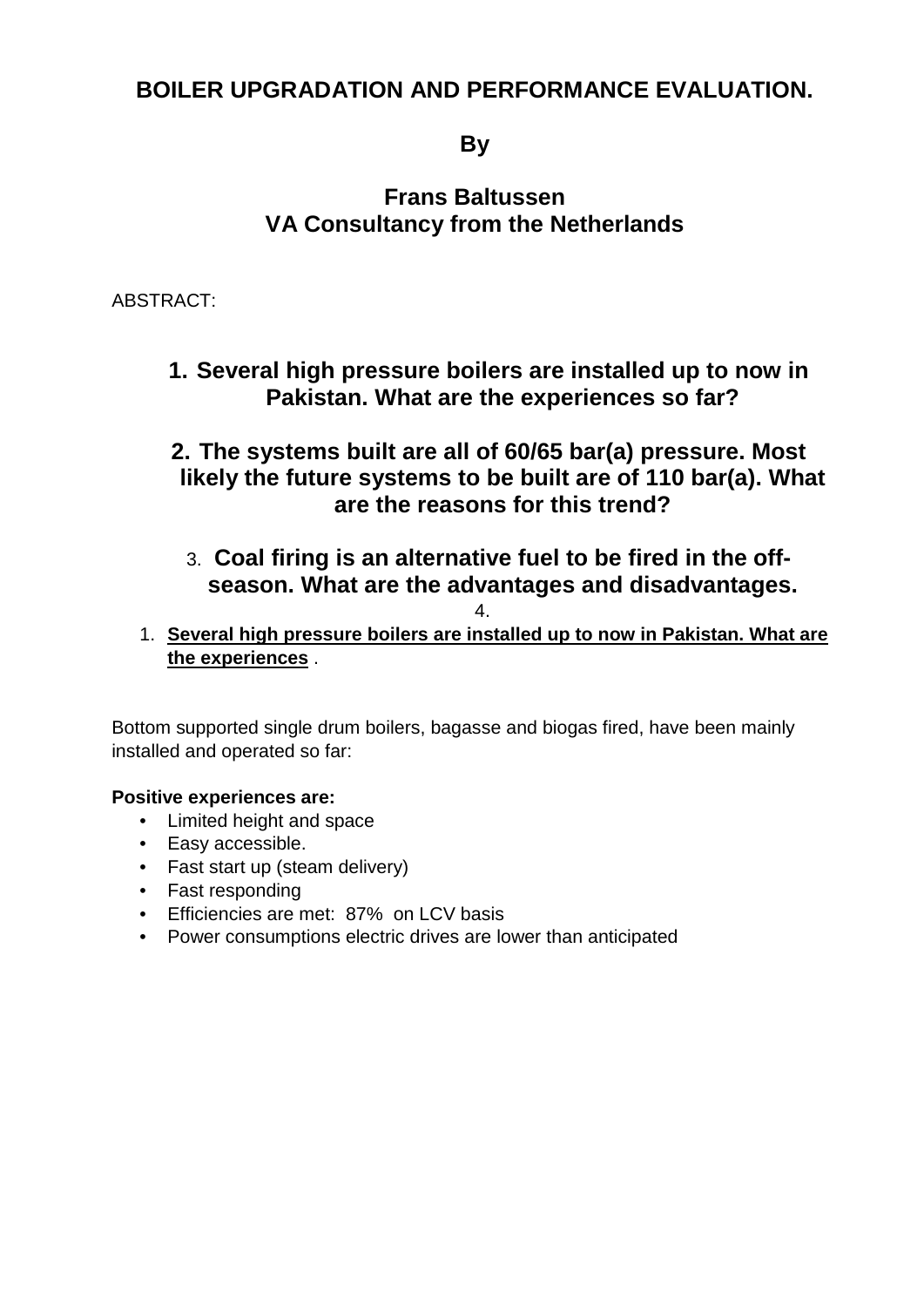

**HP bagasse fired boiler** 140 tph 65,7 barg 485 C

# **Some problems are experienced:**

#### **A. Conveyors**

Dump the wet bagasse after a stop of crusher otherwise the fire will go out.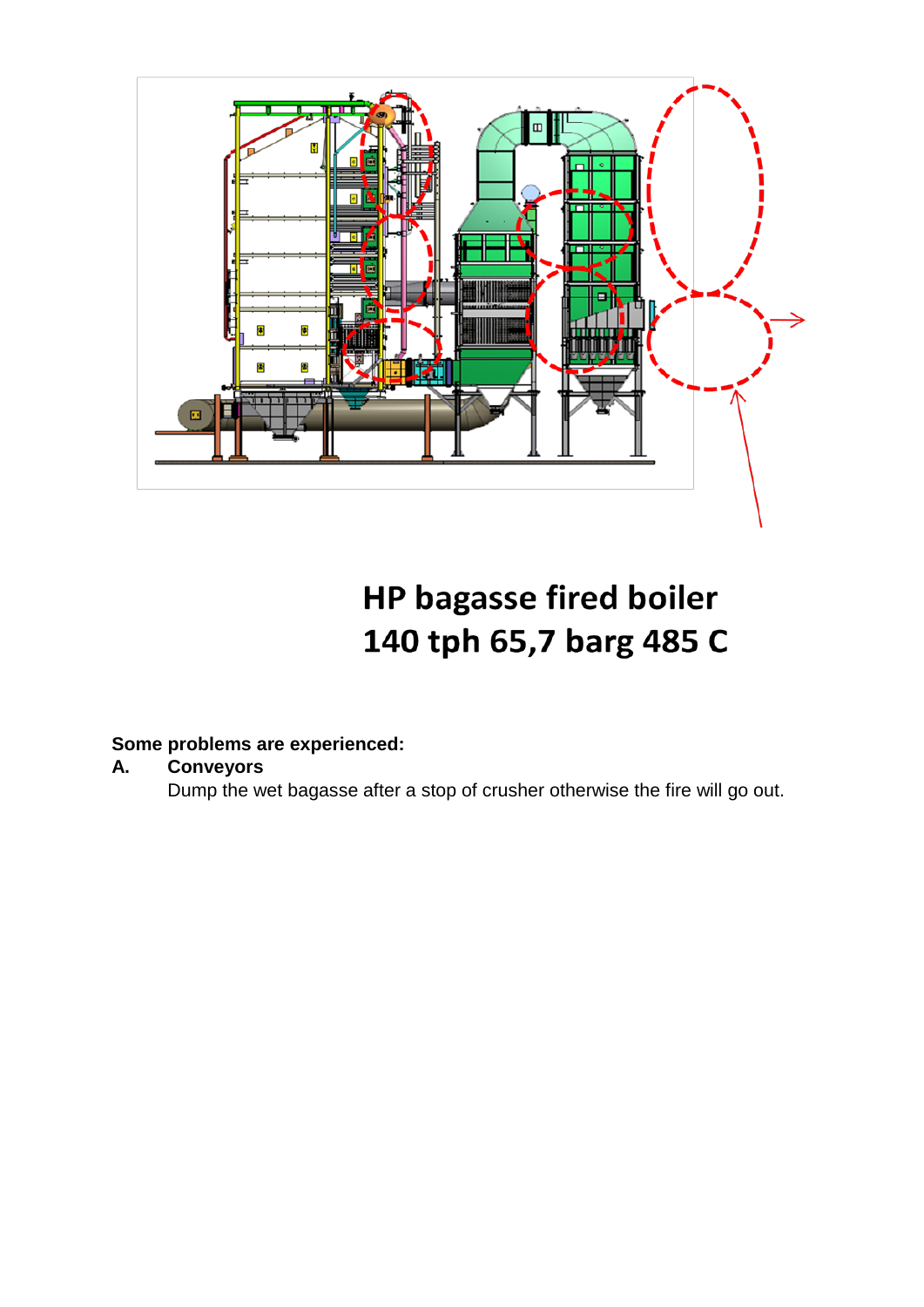#### **B. Multi drum Feeders**:

Multi drum feeders are used and it is experienced that the bagasse amounts can be controlled accurately with this type.

However, important is to keep the centerline of the <u>twin rollers </u>such that the bagasse will not cause a high pressure on the rollers.

The speed of the electromotor of the twin rollers needs to be <u>high enough f</u>or proper cooling

The slide valves at inlet of chute needs to have proper rollers for **guiding** the sliding plate



Distance rollers

Twin rollers for proper bagasse control. Variable speed

Drum running at high speed for splitting the lumps in fines

### **C. Drum Feeders plus screw conveyor**:

Used in case of requirement for high bagasse storage quantity i.e. 10 minutes. Silo needs to be polished inside to lower resistance to avoid roof forming. Also opening angle should be sufficient.

The drum needs to be more to the outer side to reduce the pressure from the bagasse column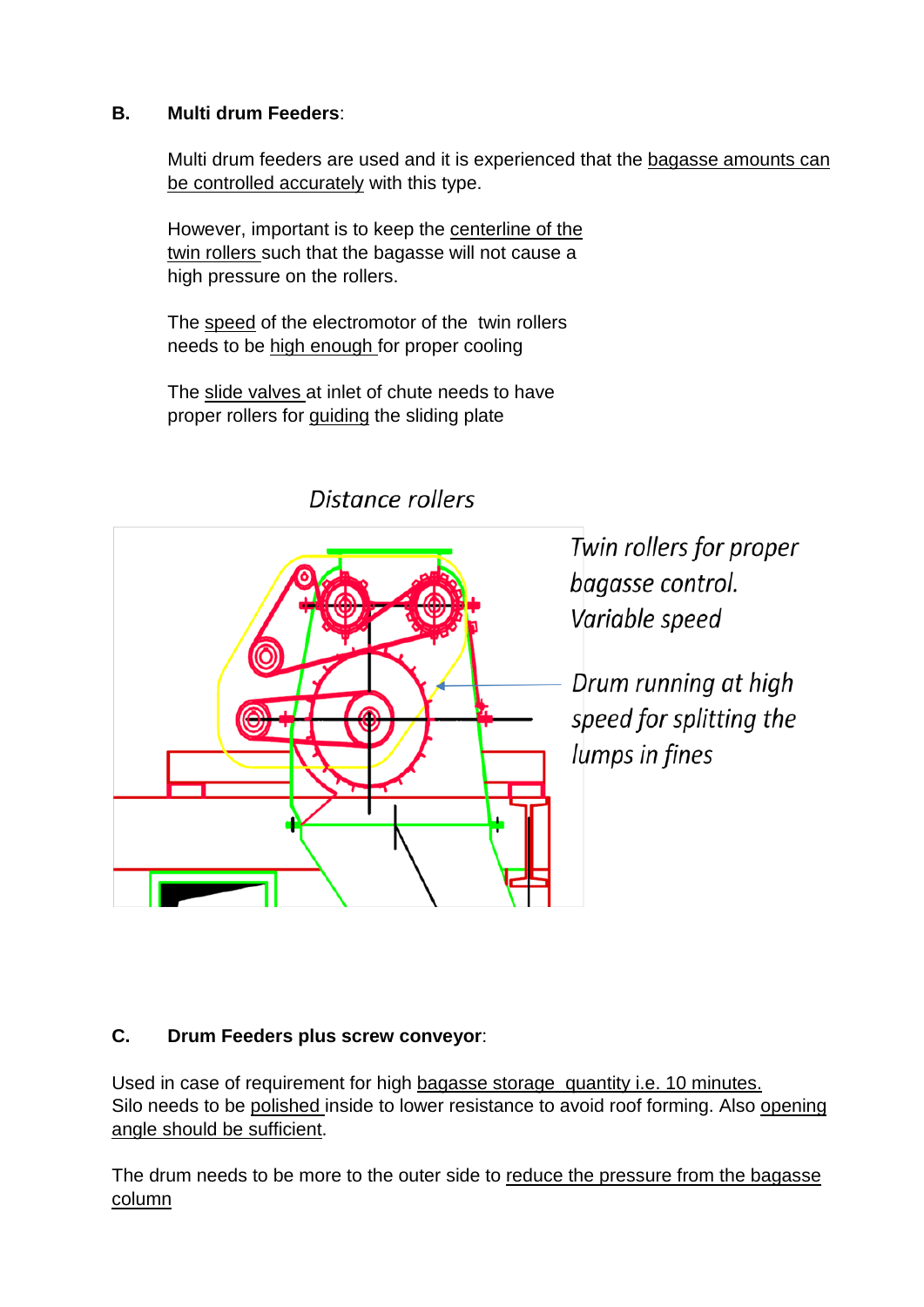The teeth on the drum needs to be stronger due to the high friction caused by the weight of the bagasse.

Stones and metals needs to be avoided

Drum feeder with variable speed to control the bagasse flow



Screw feeder running at fixed speed



### **D. Spreader system**:

Usage of cold spreader air supplied by separate fans and rotary valves. Commissioning needs to be done proper during cold testing. Observe and optimize the spreading patron of bagasse over the grate section by standing in the furnace.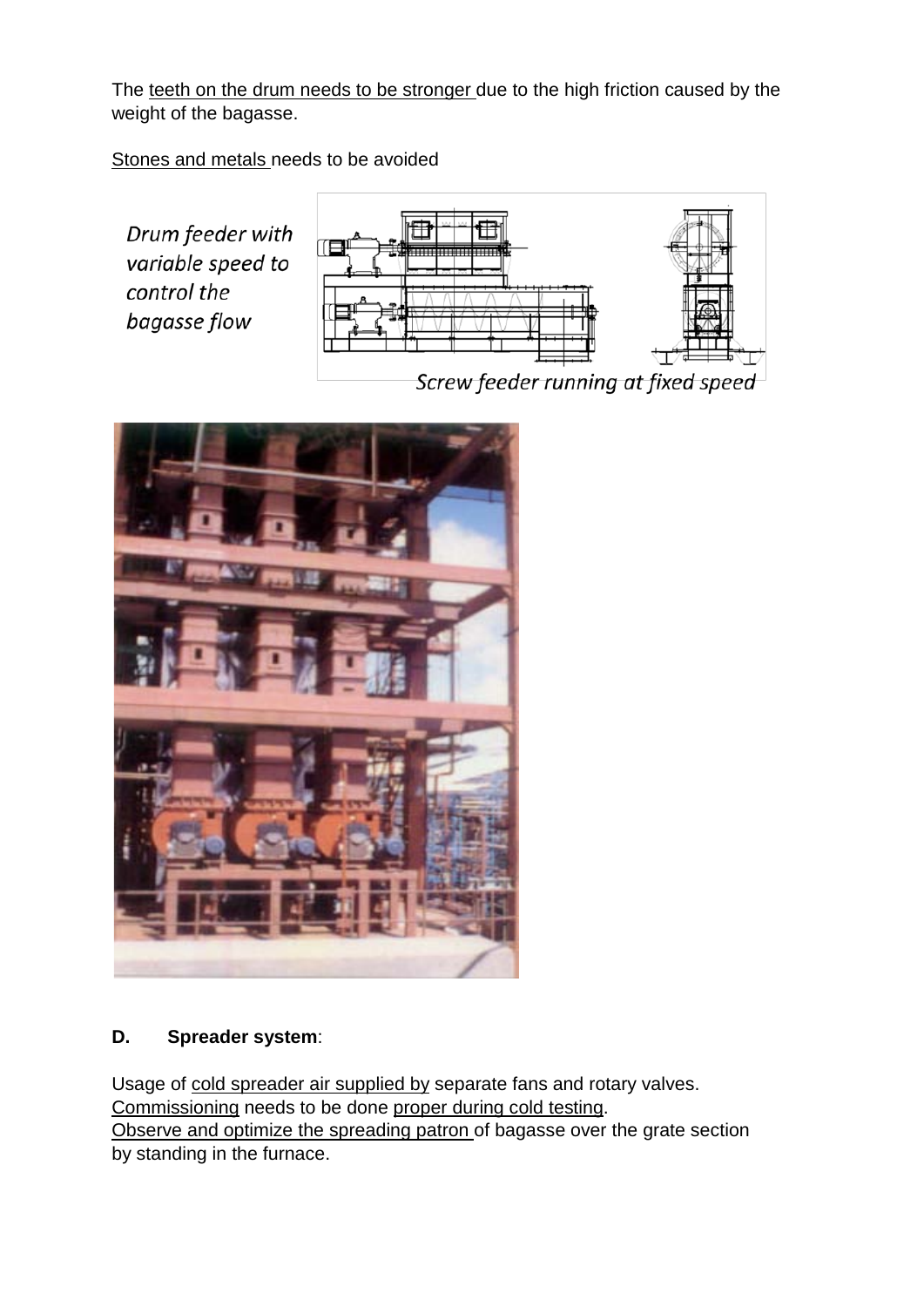# **E. Dumping grate**

Some Grate stoker bars and its support shafts broken due to high forces on frame from boiler expansions

Ceramic wool of sufficient thickness should be installed uncompressed around the grate

The grate stoker bars are installed loose on support bars. Can fall out during dumping when <u>clinker</u> is formed.

Clinker needs to be avoided by proper spreading and feeding. If so it should be broken in small pieces before dumping



### **F. sootblowing**:

In between superheaters the soot layer was hard and difficult to remove.

The other heating surfaces had also more fouling then expected.

Commissioning of sootblowers was not done proper.

The pressure downstream poppet valve needs to be set by manually adjusting the disc in the poppet valve.

#### **G. Full closing of dampers at inlet or outlet of fans**

When one fan (2 \* 50% fans) stops the damper should close fully in order to prevent anti-rotation.

Needs to be ensured during commissioning

### **H. Guiding of 2 flue gas streams in one common duct or stack**

High pressure drop in case 2 flue gas streams are entering a common duct or stack.

Install guidance plate in case 2 flue gas flows are entering in one common duct or stacks so that they do not impinge.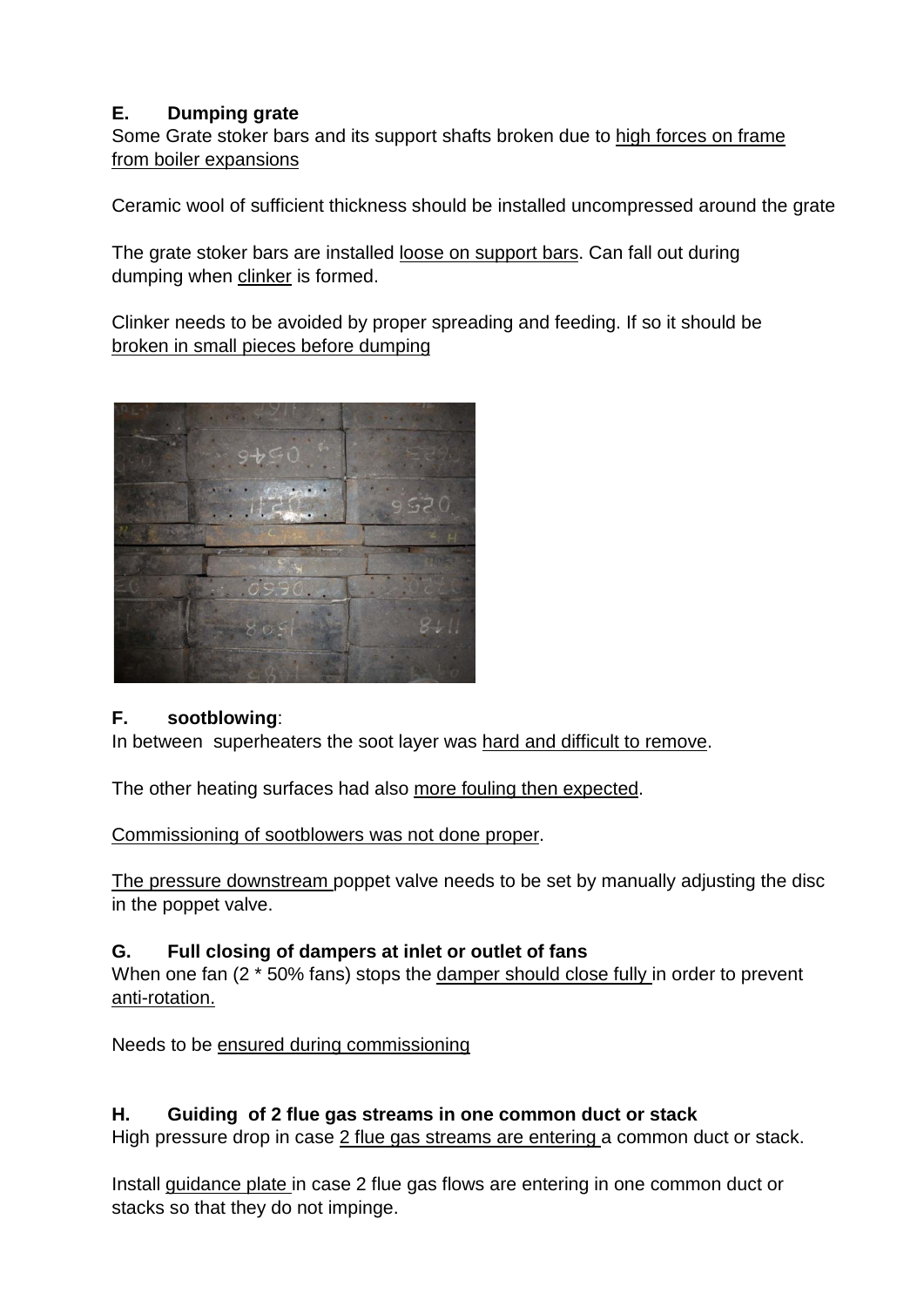# Install flow guidance plate



#### **I. Fuel air ratio control**:

Air flow is measured in venturi's.

Those need to have no disturbance at inlet and outlet side.

The accuracy of the **air flows** should be ensured during the commissioning.

To ensure correct measurement it should be checked against:

- Steam water flows, pressures and temperatures
- Stack temperatures
- Water content in bagasse
- O2 and CO2 measurement at outlet boiler upstream the flue gas air preheater.

Also the bagasse feeder speed should be checked against the capacity.

When those 2 measurements are checked and correctly put in DCS then the air flow ratio control can work properly in automatic mode.

This is very important to guarantee that the operation will be always done at the minimum required excess air in order to run at optimum efficiency.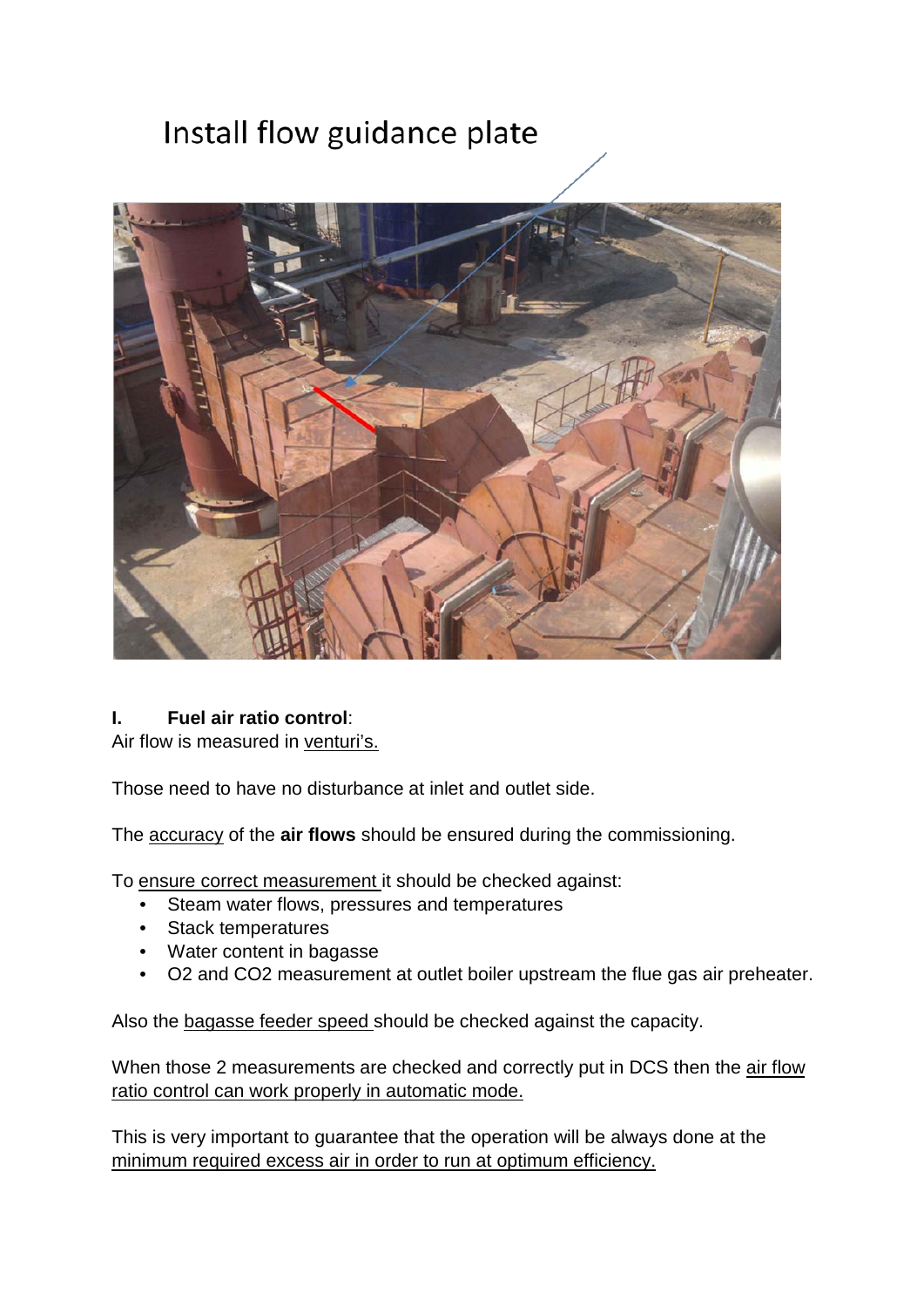#### **J. Excess air**

The excess air was set at  $5$  vol% wet (n=1,45).

Smoke was white.

#### CO content 100 to 150 mg/Nm3

Design was based on excess air n=1,3 means an oxygen content of 3,5 vol% wet. CO content will then close to maximum allowable emission level of 800 mg/Nm3.

By running at excess air of n=1,35 the oxygen content is <u>4 vol% wet</u>:

- The measured CO content is 350 mg/Nm3.
- Efficiency will improve with 0,7%

Lesson learned:

- Power consumption decrease with 141 KW. Do reduce excess air as far as possible
- Stack temperature 6 C lower
- More margin in the fans

#### **Reliable operation**

The power supply contract require uninterrupted power supply.

Trip in power supply, not complying with power supply contract will results in high penalties.

To comply with power supply contract a power plant require:

- Reliable products which can be ensured by:
	- \* Proper specifications for enquiry
	- \* Proper review of quotations
	- \* design reviews during design stage
	- \* proper inspections during manufacturing and commissioning
	- \* proper commissioning and testing
- A very professional operating team which is experienced in power generation.
- 2. The systems built are all of 60/65 bara pressure. Most likely the future systems to be built will be of 110 bara. What are the reasons for this trend?

In example a 9000 TCD sugar mill Process steam requirement of 52,7% of cane crushing Bagasse amount 30,5% of cane crushing Crop season approx. 120 days

- 1<sup>st</sup> stage : one boiler approx. 140 tph plus extraction/condensing steam turbine 25 to 30 MW
- $2<sup>nd</sup> stage:$  duplicate of system plus process steam reduction plus all steam turbines replaced by electric drives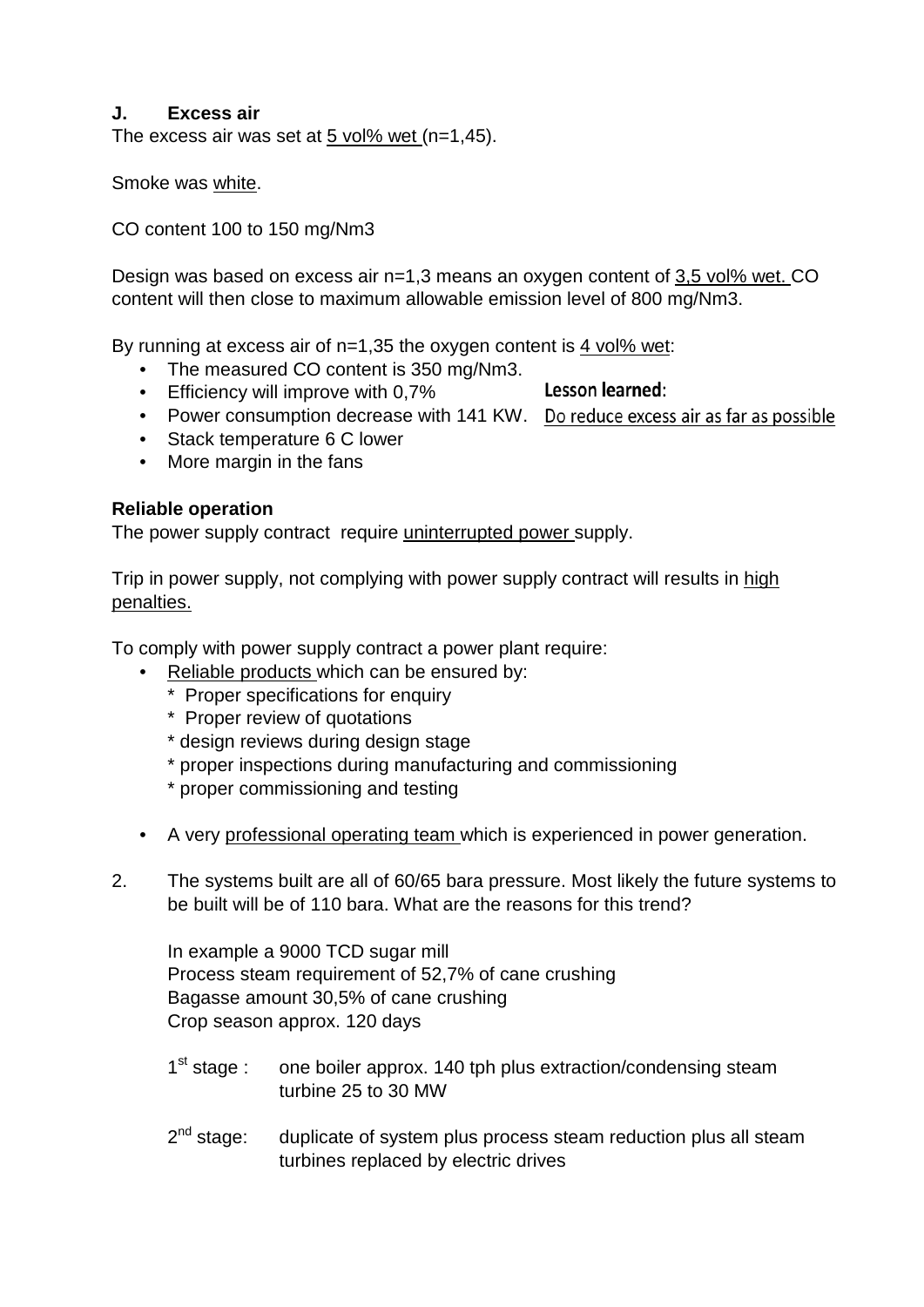| <b>Power generation</b><br>in case the steam<br>turbine for 64 and<br>110 bara have the<br>same efficiencies |            | 1 <sup>st</sup><br>stage | 2 <sub>nd</sub><br>stage<br>5%<br>process<br>steam<br>saving<br>50% of<br>cane | $2nd$ stage<br>10%<br>process<br>steam<br>saving<br>47,3% of<br>cane | $2nd$ stage<br>20%<br>process<br>steam<br>saving<br>42,2% of<br>cane | $2nd$ stage<br>20%proce<br>ss steam<br>saving<br>min<br>storage |
|--------------------------------------------------------------------------------------------------------------|------------|--------------------------|--------------------------------------------------------------------------------|----------------------------------------------------------------------|----------------------------------------------------------------------|-----------------------------------------------------------------|
| HP system 64 bara                                                                                            | <b>MWH</b> | 51900                    | 80700                                                                          | 82800                                                                | 84500                                                                | 90000                                                           |
| HP system 110<br>bara                                                                                        | <b>MWH</b> | 58900                    | 99600                                                                          | 101000                                                               | 102500                                                               | 105100                                                          |
| Additional power<br>110 bara                                                                                 | <b>MWH</b> | 7000                     | 18900                                                                          | 18200                                                                | 18000                                                                | 15100                                                           |
| Additional power in<br>$\%$                                                                                  | $\%$       | 13,5                     | 23,4                                                                           | 22                                                                   | 21,3                                                                 | 16,8                                                            |

However, standardized steam turbines models smaller then 50 MW are more efficient at 64 bara then 110 bara. Savings will be less.

| <b>Power generation</b><br>as the steam<br>turbine for 64 bara<br>system is more<br>efficient then for<br>110 bara |                    | $1^{\rm st}$<br>stage | 2 <sup>nd</sup><br>stage<br>5%<br>process<br>steam<br>saving<br>50% of<br>cane | $2nd$ stage<br>10%<br>process<br>steam<br>saving<br>47,3% of<br>cane | $2nd$ stage<br><b>20%</b><br>process<br>steam<br>saving<br>42,2% of<br>cane | $2nd$ stage<br>20%proce<br>ss steam<br>saving<br>min<br>storage |
|--------------------------------------------------------------------------------------------------------------------|--------------------|-----------------------|--------------------------------------------------------------------------------|----------------------------------------------------------------------|-----------------------------------------------------------------------------|-----------------------------------------------------------------|
| HP system 64 bara                                                                                                  | <b>MWH</b>         | 51900                 | 80700                                                                          | 82800                                                                | 84500                                                                       | 90000                                                           |
| HP system 110<br>bara                                                                                              | <b>MWH</b>         | 56000                 | 94600                                                                          | 95800                                                                | 97200                                                                       | 100000                                                          |
| Additional power<br>110 bara                                                                                       | <b>MWH</b>         | 4100                  | 13900                                                                          | 13000                                                                | 12700                                                                       | 10000                                                           |
| Additional power in<br>$\frac{0}{0}$                                                                               | $\frac{0}{0}$      | 12,9                  | 17,2                                                                           | 15,7                                                                 | 15                                                                          | 11,1                                                            |
| Annual additional<br>revenue                                                                                       | milj<br><b>PKR</b> | 43                    | 146                                                                            | 136,5                                                                | 133,3                                                                       | 105                                                             |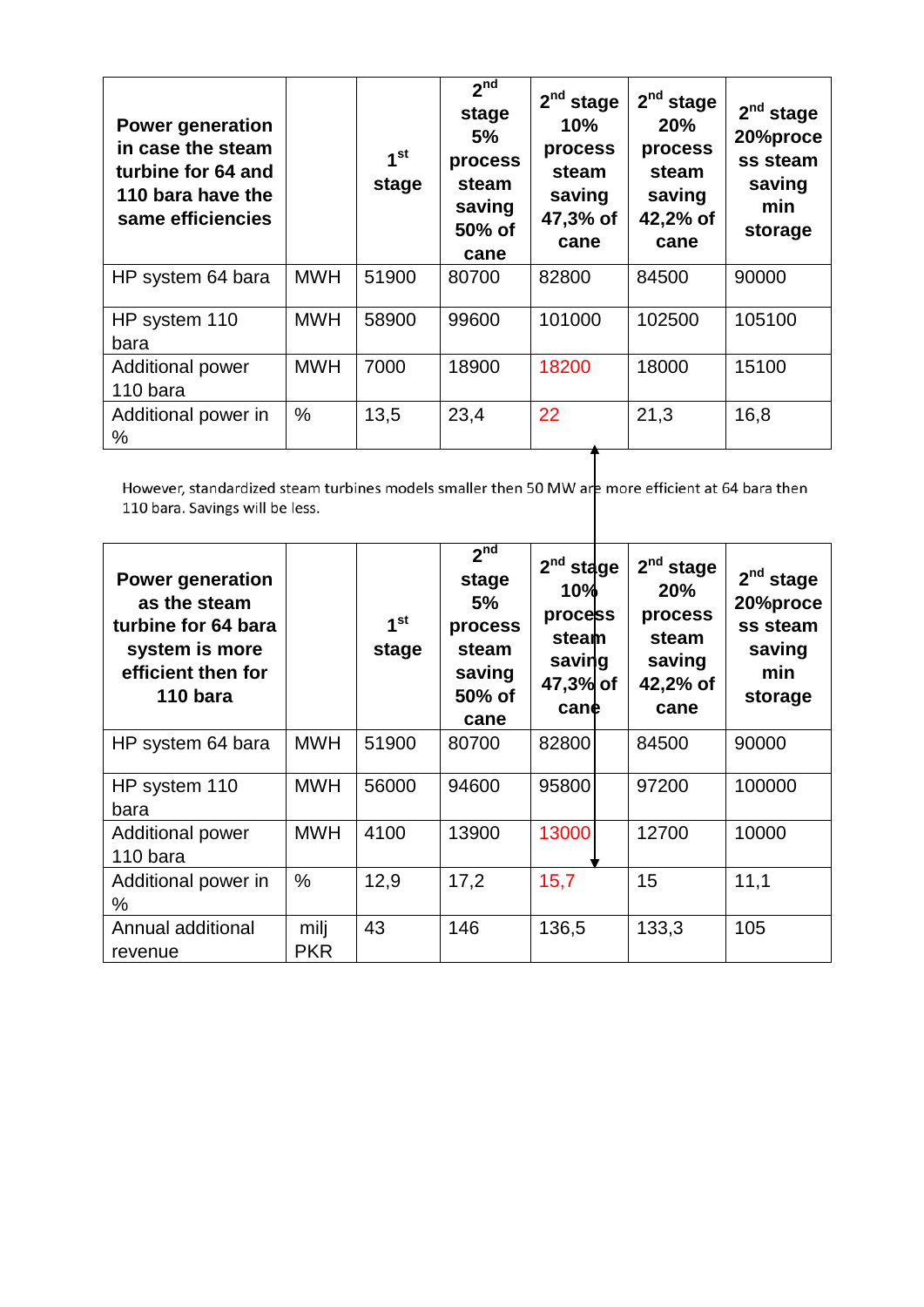We did see that with 10% process saving (result in 47,3 % of cane):

- Additional power with 110 bara system is 18200 MWH with high efficient steam turbine at 110 bara
- Additional annual revenue 191 milj PKR
- Additional power with 110 bara system is 13000 MWH with lower efficient steam turbine at 110 bara
- Additional annual revenue 136,5 milj PKR

Factor of 3 which is interesting as investment.

• The additional investment cost is approx. 400 milj PKR

#### Note: The delivery time is approx. 2 months longer Purchase the power plant in time

#### $3<sub>1</sub>$ Coal firing is an alternative fuel to be fired in the offseason.

#### What are the advantages and disadvantages?

#### A. The efficiency:

The supercritical system of a power plant has an efficiency of approx. 40% at LHV value

The power plant of a sugar mill running at 110 bara maximum 30% on LHV value Approx 500 kg coal per MWH required. Based on 14 PKR per kg the coal costs 7000 PKR per MWH generated.

The fuel amount required for the sugar mill is 33% more then for a power plant

#### **B.** The quantity:

The coal quantity required for a large powerplant is 10 to 20 times more. They can get more attractive prices due to the large quantities

#### **C. The logistics:**

The large power plant will be built at a location where coal can be transported with minimum costs to.

Sugar mill is difficult to reach for large coal transports.

For 25 MW approx. 300 tons per day coal is required.

Also the ash needs to be discharged to a safe area. Approx. 45 tons a day for a 25 MW plant.